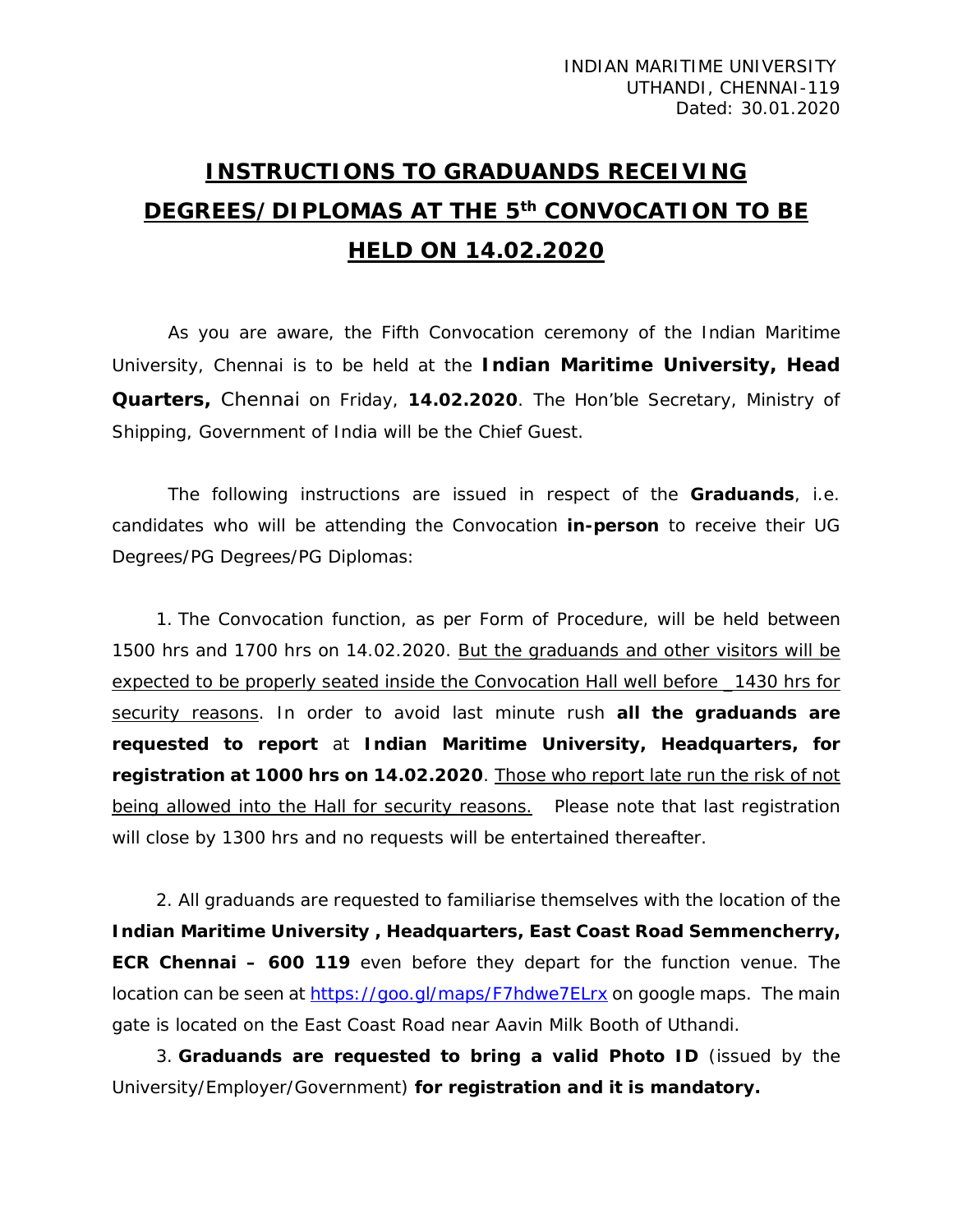4. Those graduands who have already registered to bring one more person (parent or sibling or spouse or close relative) are required to bring that person to the registration counter along with them. The person accompanying the graduand should also bring a Photo ID or else he/she will not be allowed to attend the programme. It should be noted that a graduand can bring only one person along with him/her. Further it is to be noted that the accompanying person will be allocated different seat among the audience. Due to shortage of seats and security reasons those who have not registered [both graduands and persons accompanying them], will not be allowed inside the auditorium.

5. **Graduands and persons accompanying them are instructed not to bring any luggage, hand bags, water bottles, food packets, mobile phones, tablets, cameras, or any devices to the function venue.** These are **strictly prohibited** for security reasons. The university is not in making any arrangements for their safe custody and therefore will not be responsible if any such items are confiscated by the police.

6. The Venue of registration is the "Academic building" behind the main Headquarters building. At the time of registration the graduands will be issued with a token which needs to be exchanged for the degree certificate while sitting in the Auditorium after the completion of main event i.e., handing over of medals to the medal winners by the Chief Guest and after all the Guests leave the Auditorium. Graduands and person accompanying them will also be issued with appropriate badges, booklets, tokens etc.

7. **Further, at the time of registration, the graduands will have to collect a Black Robe and Cap from the service provider after making** a refundable caution deposit of Rs.500 and at a rent of Rs.100. (Adequate supply of robes and caps will be made available by the service provider). Graduands will be required to wear the Black Robe and Cap and the Badge before they enter the Hall. They should surrender the robes and caps without fail after the Convocation function is over. Graduands are advised to wear light colour shirts and black colour pants under the robes. **T-shirts, jeans or other casual wear should be avoided.**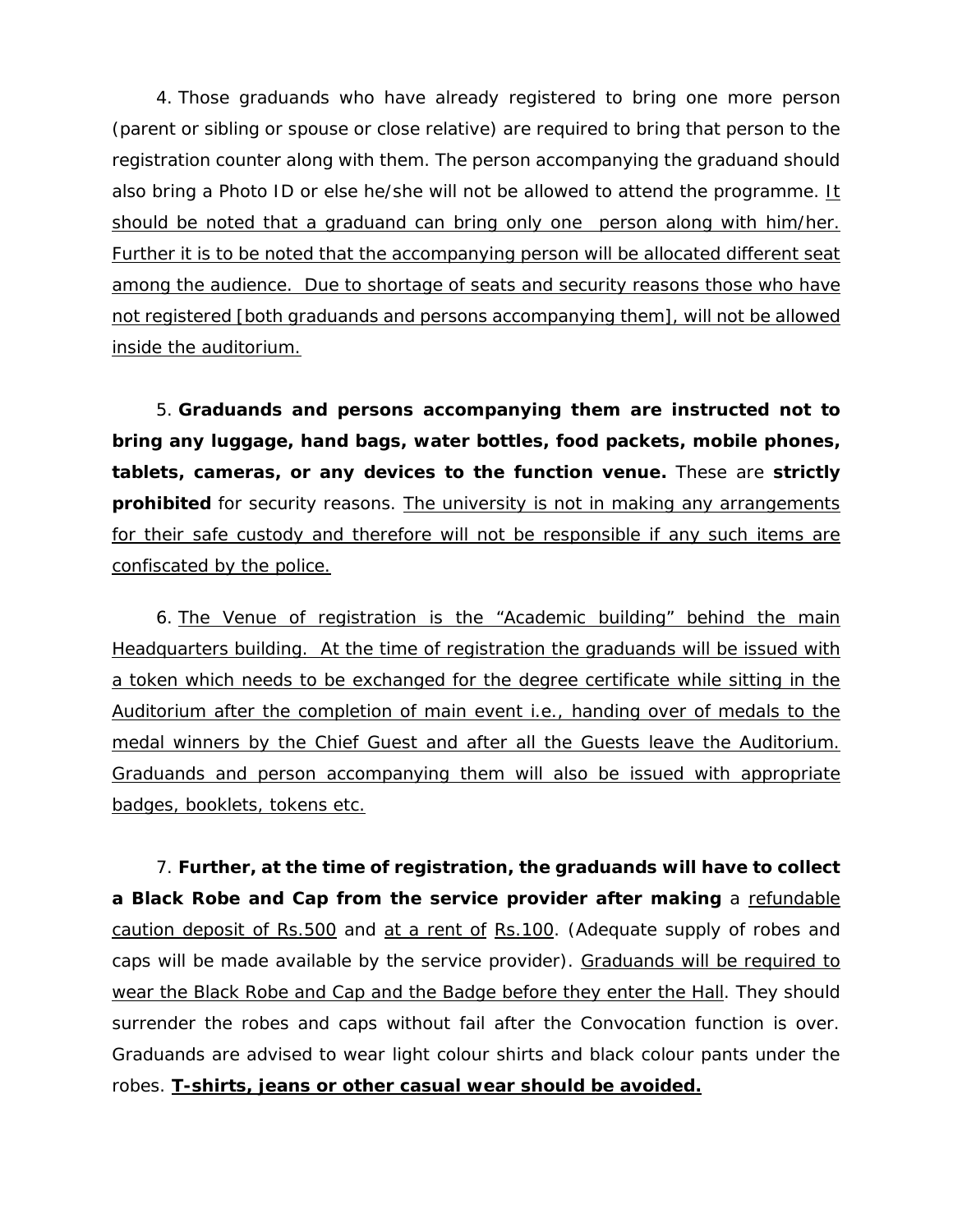8. No graduand or the person accompanying him/her will be allowed to leave the auditorium once they enter the auditorium and occupy their allocated seat. Once again it is reiterated that the graduand and the accompanying person shall occupy the allocated seat before 1400 hrs. They must enter the Hall and be seated in the seats earmarked for them. Graduands will be seated separately from the persons accompanying them.

9. **The graduands must observe strict decorum before, during, and after the Convocation function. Any instances of indiscipline or misbehaviour will be viewed seriously and lead to immediate ejection from the Hall and other action as per law.**

10. The graduands (along with other invitees) are to stand up when the Convocation Procession enters the Hall and remain standing till the members of the procession take their seats.

11. After the Convocation is over, the Graduands (along with other invitees) will be expected to stand up again and remain standing till the Convocation Procession leaves the Hall.

12. While all candidates – those attending in-person as well as those who have applied in-absentia - will be *admitted* to their Degrees/Diplomas at the Convocation, owing to constraints of time, only a handful of graduands, i.e. selected gold medal winners, will receive their degree-cum-rank certificates and gold medals from the Chief Guest. The rest of the graduands are requested to remain in the Hall even after the dignitaries and other invitees leave the Hall. Degree certificates will be handed over to the graduands while they are seated in their allocated seat by IMU official against the collection of token.

13. For the photo session with the Vice Chancellor and the Director/Registrar/COE, the graduands along with their original degree certificates handed over to them will be required to proceed Campus wise on to the stage as and when called.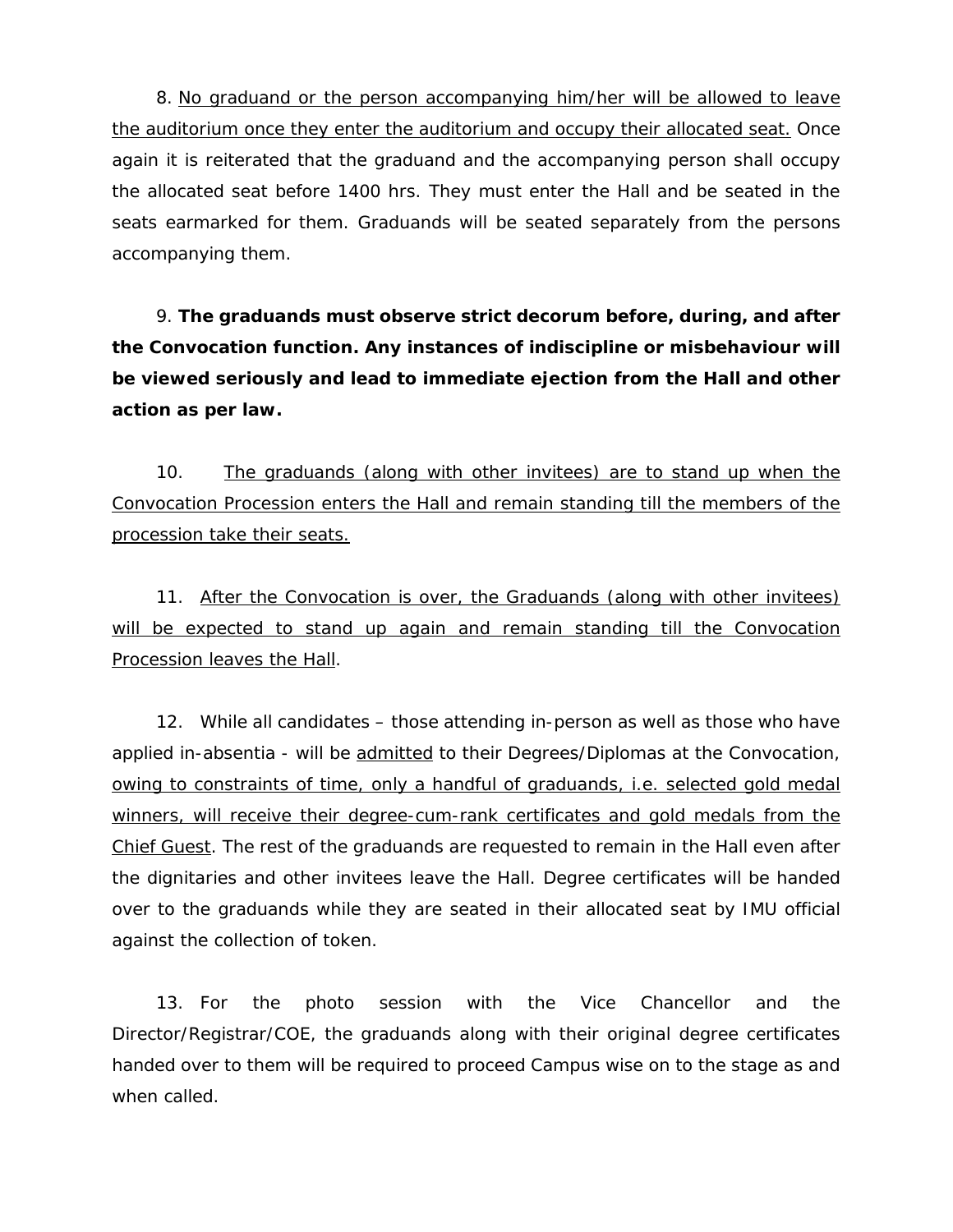14. Please note that each Graduand will have only 5 seconds for the photo with VC/Director/Registrar/COE and the queue has to move swiftly.

15. Once your turn for photo is over keep moving in the queue and exit the auditorium.

16. You will be required to stand up for National Song and National Anthem.

17. A copy of these instructions will also be posted on the IMU website **[http://www.imu.edu.in](http://www.imu.edu.in/)** Graduands are requested to periodically visit the website for further instructions if any.

-/sd/-

**Controller of Examinations**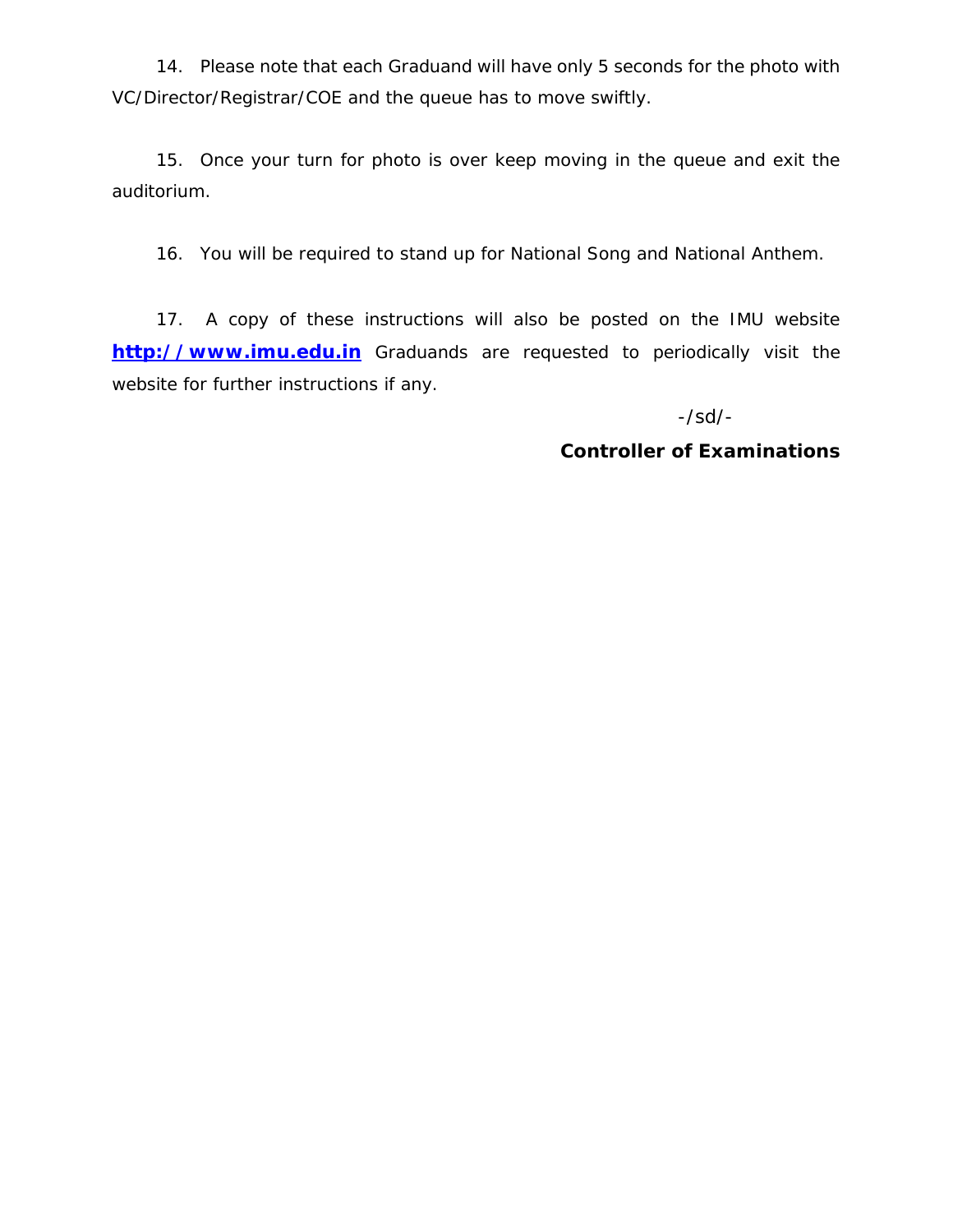## **Do's and Don'ts for Graduands**

Convocation is a very formal and sacred ceremony, therefore it is of utmost importance that all those in the Convocation hall need to maintain proper decorum.

**Graduands are those** students who are present at the Convocation Ceremony to receive their degrees in person.

## **Do's**

• Keep your and your accompanying Parent / Guardian's Identity card / document ready before approaching the registration counter.

• Sign in the registration log and collect the token which you will be required to return while receiving your original degree certificate.

• Ensure that the token issued to you has the seat no. and the signature of the official.

• Keep the token issued for your Degree Certificate in safe custody.

• Occupy the seat allotted to you in the Graduand robe. Please note that accompanying parent / guardian is given a different seat elsewhere and he/she cannot sit with you.

• The graduands (along with other invitees) will be expected to stand up when the Convocation Procession enters the Hall and remain standing till the members of the procession have taken their seats.

● You will be required to stand up while National Song and National Anthem are played.

• After the Convocation is over, the graduands (along with other invitees) will be expected to stand up again and remain standing till the Convocation Procession leaves the Hall.